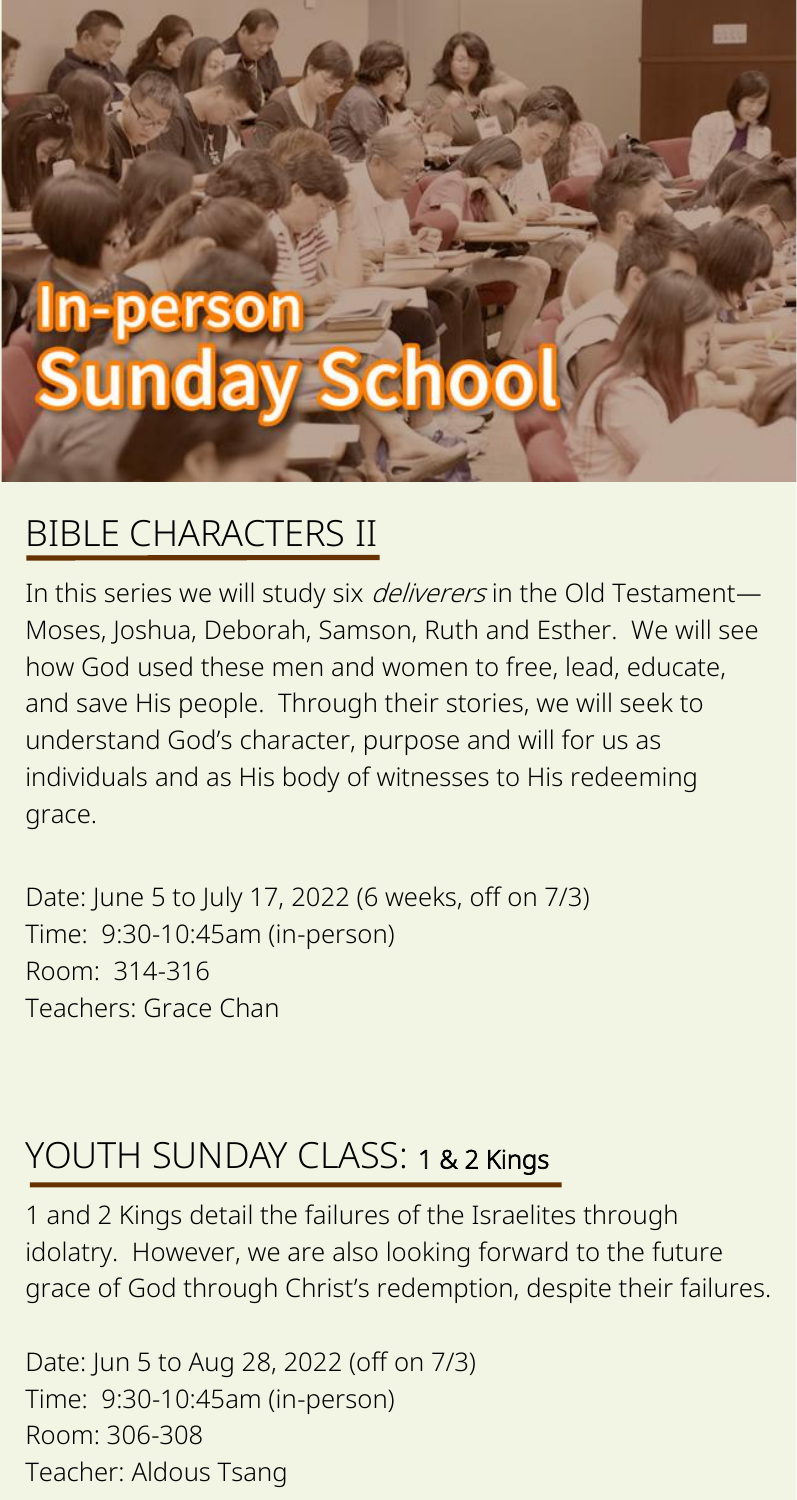# COLLEGE PREP CLASS

A 4-week class providing spiritual preparation for high school seniors transitioning into college through Bible teaching, discussion, and Q&A. Led by Pastor Ken Ly.

Date: Jun 5 to Jun 26, 2022 (4 weeks) Time: 9:30-10:45am (in-person) Room: 309-311 Teacher: Ken Ly

## ALPHA & EUREKA CORE TRAINING

This class will be going through the book, "Help I'm a student leader." We believe each of our leaders is called to serve Alpha and Eureka in the upcoming school year. With that calling, the class will focus on teaching, equipping, and sharpening each of our leaders to grow into the student leaders that can grow closer to God, serve His people, and teach others to be student leaders as well.

Date: Jun 5 to Jul 31, 2022 (8 weeks, off 7/3) Time: 9:30-10:45am (in-person) Room: 304-305 Teacher: Daniel Lee